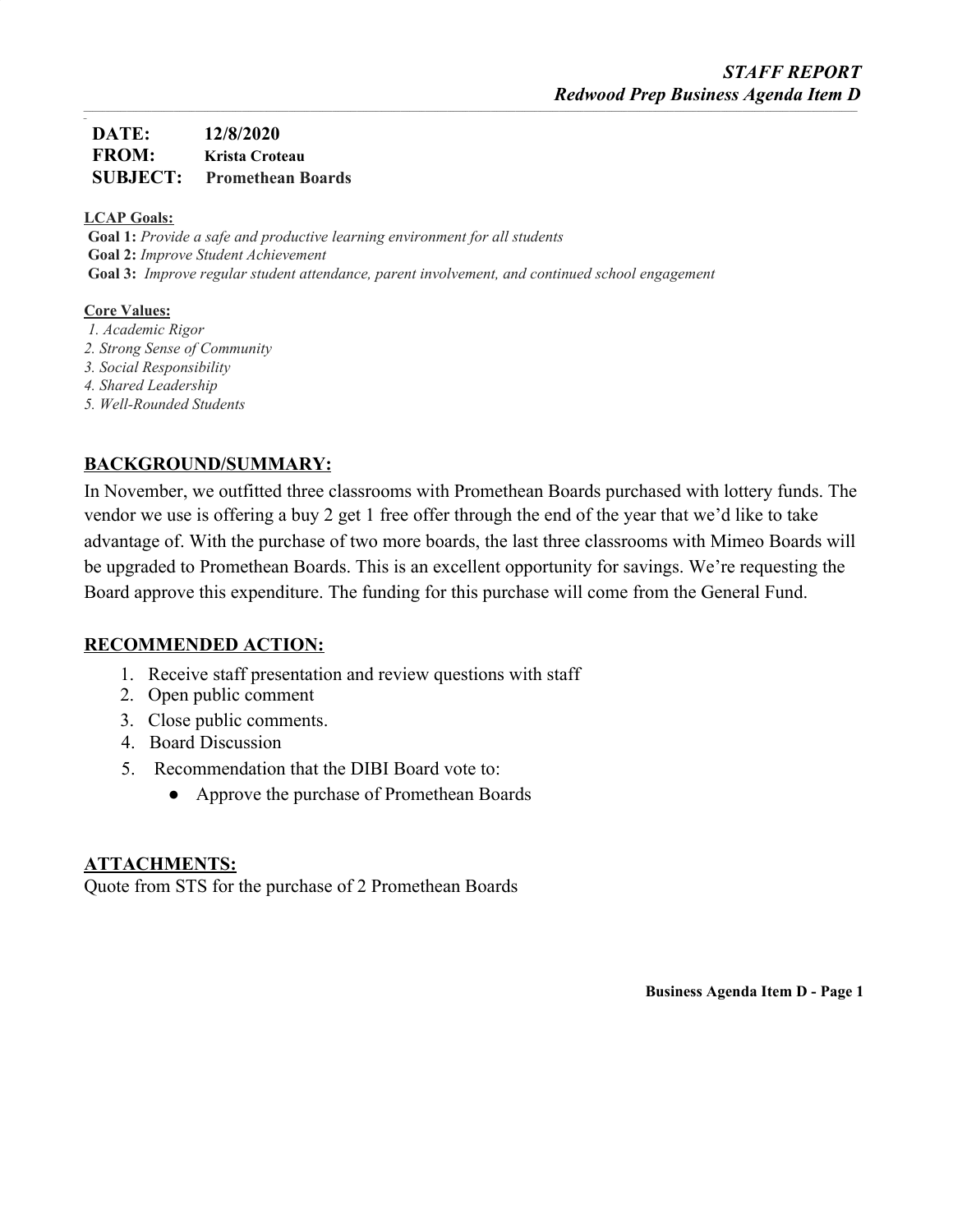

| Company Address     | 130-A W. Cochran St.<br>Simi Valley, CA 93065<br>US. | <b>Created Date</b>    | 12/2/2020 10:09 AM                 |
|---------------------|------------------------------------------------------|------------------------|------------------------------------|
|                     |                                                      | <b>Expiration Date</b> | 1/1/2021                           |
|                     |                                                      | Quote Number           | Q-11779                            |
| Prepared By         | Michael Hard                                         | <b>Account Name</b>    | Redwood Preparatory Charter School |
| Email               | michael.hard@stseducation-us.com                     | <b>Contact Name</b>    | Krista Croteau                     |
| Fax                 | (888) 801-3381                                       | Phone                  | (707) 682-6149                     |
|                     |                                                      | Email                  | kcroteau@redwoodprep.org           |
| <b>Bill To Name</b> | Redwood Preparatory Charter School                   | Ship To Name           | Redwood Preparatory Charter School |
| Bill To             | 1480 Ross Hill Road                                  | Ship To                | 1480 Ross Hill Road                |
|                     | Fortuna, CA 95540                                    |                        | Fortuna, CA 95540                  |

#### Bundle w/ Stands

| Quantity                       | <b>Product Name</b>                       | <b>Product Description</b>                                                                                     | <b>Sales Price</b> | <b>Calculated</b><br><b>Total Price</b> |
|--------------------------------|-------------------------------------------|----------------------------------------------------------------------------------------------------------------|--------------------|-----------------------------------------|
| 1                              | 75" v7 B2G1 Bundle                        |                                                                                                                | \$0.00             | \$0.00                                  |
| 2                              | ActivPanel V7 Titanium 75"                | Promethean ActivPanel V7 Titanium 75" 4K - P/N:<br>AP7-B75-NA-1                                                | \$4,799.00         | \$9,598.00                              |
|                                | ActivPanel V7 Titanium 75"                | Promethean ActivPanel V7 Titanium 75" 4K - P/N:<br>AP7-B75-NA-1                                                | \$0.00             | \$0.00                                  |
| 3                              | ActivPanel-B(Medium) 5 Year<br><b>OSS</b> | Activpanel Medium (for Titanium IFPs up to 80")<br>- Extension, On Site Support, 5 Years - P/N:<br>APM5YROSS-B | \$0.00             | \$0.00                                  |
| 1                              | <b>B2G1 Special Instruction</b>           | Buy 2, Get 1 Promo                                                                                             | \$0.00             | \$0.00                                  |
| 3                              | ActivPanel Stand - AP-FSM                 | Promethean ActivPanel Touch Mobile Stand - AP-<br><b>FSM</b>                                                   | \$429.00           | \$1,287.00                              |
| 3                              | CA Environ Fee 35+" Collected             | CA Environmental Electronic Waste Fee - Collected<br>35+" - \$6 per unit                                       | \$6.00             | \$18.00                                 |
| 1                              | LTL Shipping -Promethean                  | LTL Shipping Charge - Promethean                                                                               | \$682.00           | \$682.00                                |
| <b>Bundle w/ Stands TOTAL:</b> |                                           |                                                                                                                | \$11,585.00        |                                         |

### Bundle w/o Stands

| Quantity | <b>Product Name</b>        | <b>Product Description</b>                                      | <b>Sales Price</b> | <b>Calculated</b><br><b>Total Price</b> |
|----------|----------------------------|-----------------------------------------------------------------|--------------------|-----------------------------------------|
|          | 75" v7 B2G1 Bundle         |                                                                 | \$0.00             | \$0.00                                  |
|          | ActivPanel V7 Titanium 75" | Promethean ActivPanel V7 Titanium 75" 4K - P/N:<br>AP7-B75-NA-1 | \$4.799.00         | \$9,598.00                              |
|          | ActivPanel V7 Titanium 75" | Promethean ActivPanel V7 Titanium 75" 4K - P/N:<br>AP7-B75-NA-1 | \$0.00             | \$0.00                                  |